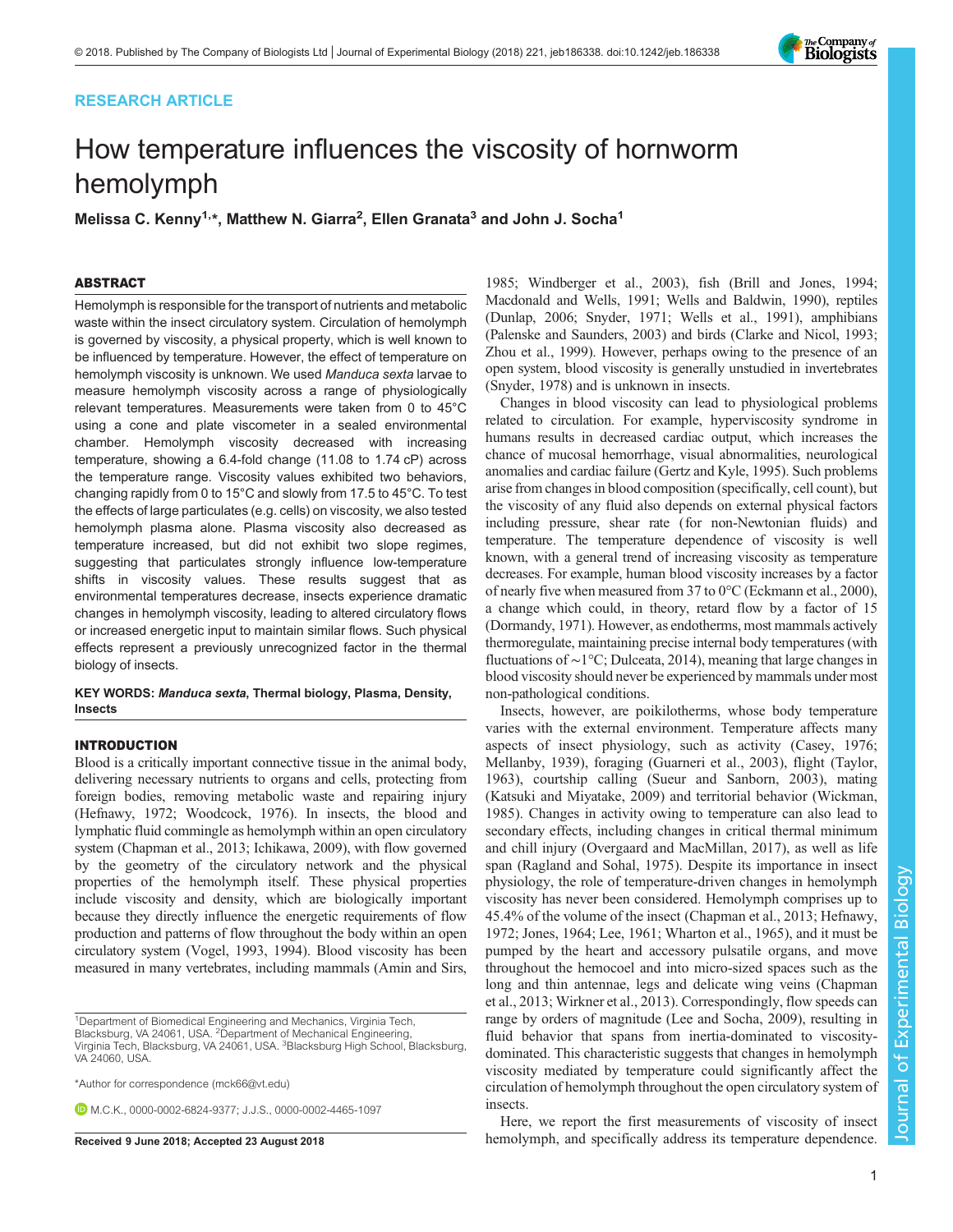We measured hemolymph viscosity of *Manduca sexta* larvae across a physiologically relevant range of temperatures spanning from 0 to 45°C [\(Casey, 1976](#page-5-0)). To further characterize its properties, we also measured density and varied shear rate at a single temperature. Considering the importance of the circulation of hemolymph, viscosity of the hemolymph and possible temperature-mediated changes in viscosity may represent an important factor in the physiology of insects.

# MATERIALS AND METHODS

# Animals

Manduca sexta (Linnaeus 1763) larvae were obtained from an established colony at the University of Washington, and shipped to Virginia Tech overnight in individual containers within an insulated box. The larvae of this species were chosen for their short, wellstudied life cycles, and because their large size enabled us to obtain sufficient hemolymph for testing (approximately 700 µl per animal). They were reared individually at room temperature  $(21-23\degree C)$  and given access to food *ad libitum* (Hornworm Diet, Carolina Biological Supply Company, NC, USA) until they were at least 8 g in mass and had reached the fifth instar of their developmental cycle.

## Experimental set-up

Viscosity measurements were conducted with a cone and plate viscometer (DV-II+ Pro, Brookfield Engineering, MA, USA) (Fig. 1). Trials were performed with either a CP-40 or CP-51 spindle (Brookfield Engineering), which are designed for different ranges of viscosity. Because viscosity values may depend on shear rate (e.g. mammalian blood is shear-thinning; [Eckmann et al., 2000\)](#page-6-0), we chose spindle rotation speeds to produce reliable measurements and keep shear rates as consistent as possible [\(Table S1\)](http://jeb.biologists.org/lookup/doi/10.1242/jeb.186338.supplemental). The CP-40, referred to hereafter as the low-viscosity spindle, was used to measure viscosity values from 0.51 to 5.12 centipoise (cP;  $1$  cP=1 mPa s); it was operated at 60 rpm, producing shear of 450 s<sup>-1</sup>. The CP-51, referred to hereafter as the high-viscosity spindle, was used to measure viscosity values from 4.05 to 40.45 cP; it was operated at 120 rpm, producing shear of 460 s−<sup>1</sup> .

Temperature was controlled to the nearest 0.1°C using a chiller/ heater circulator (RE 206, Lauda, Germany), which provided a constant flow of aqueous glycol through an internal chamber of the viscometer cup. We chose 0–45°C as the temperature range for measurements based on the lower ( $0^{\circ}$ C) and upper (45 $^{\circ}$ C) critical

lethal limits for M. sexta ([Casey, 1976\)](#page-5-0), with trials performed at 5°C intervals. Additional trials were conducted at 17.5°C to provide further resolution on an apparent change in behavior in viscosity from 15 to 20°C. At each temperature, we recorded data from five samples, with one sample per individual.

To minimize oxygen-induced clotting [\(Movie 1](http://movie.biologists.com/video/10.1242/jeb.186338/video-1)), the viscometer was placed within a sealed environmental chamber (Cleatech Critical Laboratory Supplies, CA, USA), which was flooded with dry nitrogen gas (Airgas, VA, USA). Oxygen concentrations within the chamber were kept below 2%, verified with an oxygen sensor (Expedition X O2 Analyzer, OxyCheq, FL, USA). Humidity within the chamber was maintained at 60–80% using a small humidifier (Ultrasonic Cool Mist, Pure Enrichment) and measured with a hygrometer (Traceable, Fisher Scientific, NH, USA).

#### Experimental protocol

To extract a sample, larvae were first anesthetized by placing them in the environmental chamber and exposing them to nitrogen gas for 5 to 10 min. While still within the chamber, a small incision was made through the ventral exoskeleton of the animal between the second and third sets of prolegs. Hemolymph was dripped onto parafilm (Pechiney Plastic Packaging, WI, USA), and 0.7 ml was transferred to the cup of the viscometer via pipette. Because the incision site was close to the gut and fat bodies, some samples were contaminated by brown gut contents or white fat and were not tested. The viscometer required a minimum of 0.5 ml of fluid for measurements; we chose to use a slightly greater amount (0.7 ml) to account for the removal of potential contaminants, such as small bubbles that formed when placing the hemolymph within the cup. The time from incision to the start of the viscosity measurement was less than 2 min. Following each trial, any visible changes in the sample that may have occurred during testing were observed and recorded, such as the formation of thrombi (clots) ([Fig. S1](http://jeb.biologists.org/lookup/doi/10.1242/jeb.186338.supplemental)).

Between each trial, the spindle and cup were cleaned using Kimwipes (KimTech Science Brand, Kimberly-Clark Professional, GA, USA) and distilled water. We also performed a control experiment between each trial, wherein we measured the viscosity of 0.7 ml of distilled water and compared the measurements with published values. If our control measurements deviated from published values by more than 5%, the cleaning procedure and control trial were repeated.

In addition to testing whole hemolymph, we measured the viscosity of the plasma portion of the hemolymph using separate



(A) Diagram showing (left to right) the nitrogen gas tank, the temperature control circulatory bath, the environmental chamber with viscometer, and the computer. (B) Inset in top right corner shows the crosssection of the viscometer cup and spindle with blue-green hemolymph shown in the gap between (gap size is not to scale).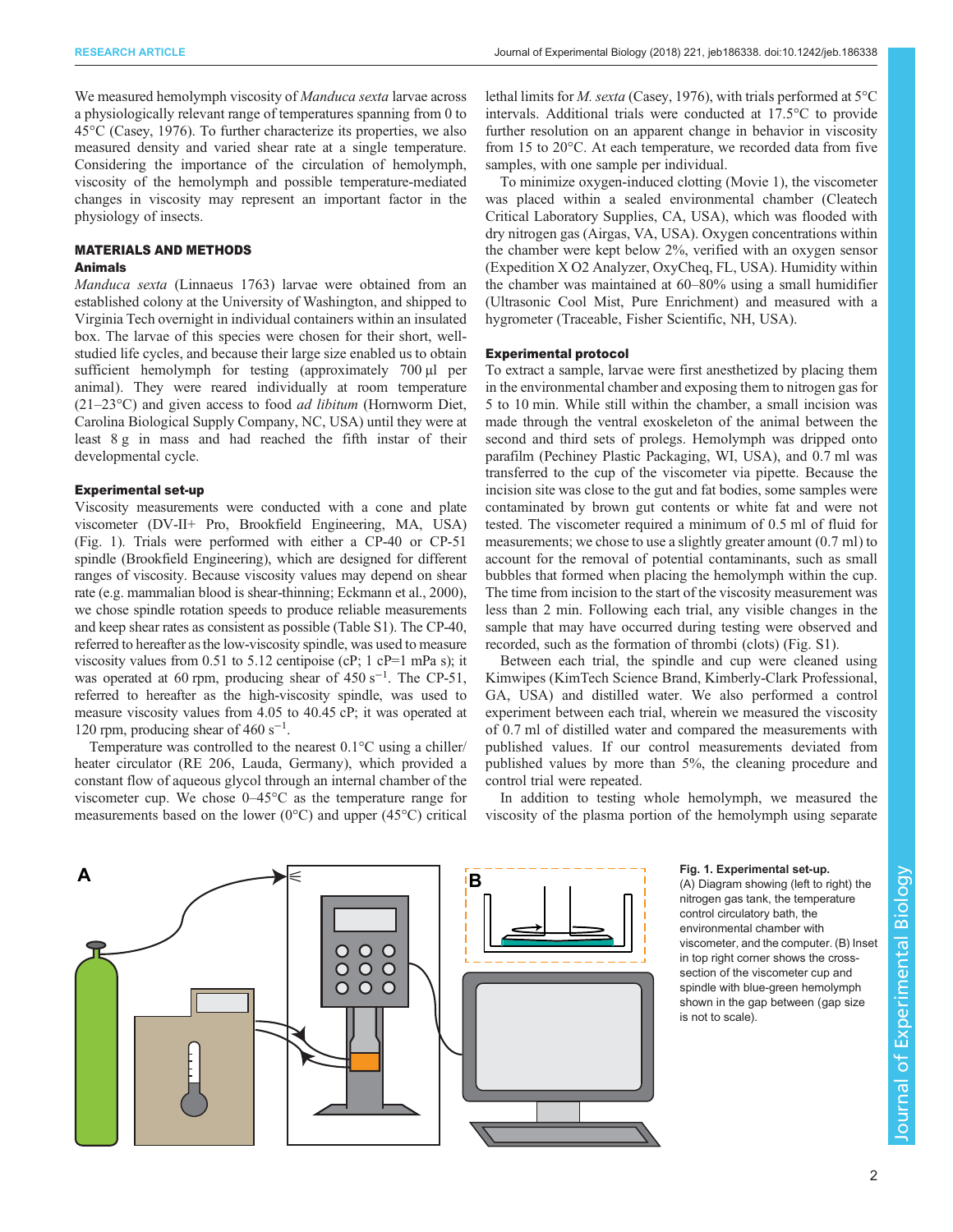trials and specimens. To obtain the plasma, we first extracted a hemolymph sample using the same method as previously described. Each hemolymph sample was centrifuged (Mini Centrifuge Mini-10k+, Miulab, China) for 5 min at 5600  $g$  two times, separating the supernatant after each round. The final supernatant, which we consider to be the plasma, was isolated via pipette and tested in the viscometer. Removal of cells was verified via cell counting (Vi-Cell Cell Counter, Beckman Coulter, USA) from five 1 ml samples of 9:1 dilutions of whole hemolymph and plasma with an anticoagulant [98 mmol l<sup>-1</sup> NaOH, 186 mmol l<sup>-1</sup> NaCl, 1.7 mmol l<sup>-1</sup> EDTA, 41 mmol l<sup>-1</sup> citric acid, pH 6.8 [\(Mead](#page-6-0) [et al., 1986](#page-6-0))]. The average cell volume was  $7.05 \times 10^6 \pm 1.64 \times 10^6$ cells ml<sup>-1</sup> for whole hemolymph and  $3.90 \times 10^5 \pm 2.2 \times 10^5$  cells ml<sup>-1</sup> for plasma, indicating that centrifugation removed 94.5% of cells.

#### Data collection and processing

During each trial, viscosity data were recorded at 2 Hz. The raw instantaneous viscosity values over time were processed using a custom MATLAB code to identify durations when the viscosity was steady. We quantified such periods by calculating a sliding window standard deviation of the raw viscosity values over a 75 s period centered on each data point, and then considered those points whose standard deviation was less than 0.05 cP as steady. The representative viscosity value for each sample was calculated as the average of all steady values for its trial. If the viscosity was not found to be steady, the trial was not included for analysis. In total, 96 trials were performed with whole hemolymph, and 55 trials yielded steady values. For plasma, 67 trials were performed, and 50 trials yielded steady values. See [Fig. S1](http://jeb.biologists.org/lookup/doi/10.1242/jeb.186338.supplemental) for representative traces and [Fig. S3](http://jeb.biologists.org/lookup/doi/10.1242/jeb.186338.supplemental) for all trials.

Generally, viscosity values equilibrated within 2 to 15 min and were run for at least 3 min once they appeared steady. Trials were not run for longer than 25 min total, yielding a total range of 9–25 min across trials. Plasma trials took less time to equilibrate on average and had a range of 3–23 min in total trial length. In some trials, the measured viscosity increased rapidly for anywhere from a few seconds to a few minutes. The exact cause of these fluctuations is unknown, but they may have been due to the formation of one or more clots, which were found free-floating in some samples posttest. Many of the whole hemolymph trials and only a few of the plasma trials showed the formation of such clots, which ranged in size from 0.4 to 8.6 mm [\(Fig. S1\)](http://jeb.biologists.org/lookup/doi/10.1242/jeb.186338.supplemental).

## Varying shear rate

In a second set of trials, we tested whole hemolymph and plasma at multiple shear rates, controlled by varying the rotation speed of the spindle. Trials were begun at 15 or 30 rpm with 15 or 30 rpm increases until reaching 120 or 135 rpm, representing a 112.5 to  $1012.5$  s<sup> $-1$ </sup> range of shear rates. For some trials, the lowest or highest shear rate measured viscosity values outside of the instrument's range and were unable to be measured [\(Table S1](http://jeb.biologists.org/lookup/doi/10.1242/jeb.186338.supplemental)). A representative viscosity was determined for each shear rate using the same technique described previously. All trials were performed at 25°C using the low-viscosity spindle.

# Density measurements

The density of whole hemolymph at room temperature was calculated by measuring the mass and volume of additional samples. Hemolymph was extracted as before, allowing the fluid to collect onto parafilm. A 0.3 ml syringe with needle was first weighed, then loaded with 0.05–0.29 ml of hemolymph depending on the amount that was obtained from the animal. In total, 99 larvae

were tested ranging in age from 17 to 37 days at room temperature  $(22^{\circ}C)$ . As a control, the density of distilled water at  $22^{\circ}C$  was also measured  $(n=10)$  using the same method.

### Statistical analysis

RStudio (Foundation for Open Access Statistics) was used for all statistical analyses. One-sample *t*-tests and paired *t*-tests were used for comparisons of values. A linear model (LM) was used to test for the effect of one variable upon another. A linear model with logarithmic transform was used to fit an exponential model to the viscosity versus temperature data, as is regularly used to parameterize the temperature dependence of liquid viscosity [\(Reynolds, 1886](#page-6-0)). For the trials with varying shear rate, each trial did not yield a value at every measurable shear rate, so a linear mixed model (LMM) was used both with and without shear rate considered; an ANOVA compared these two models to test for an effect of shear rate on viscosity values.

# RESULTS

### Effect of temperature on viscosity of whole hemolymph

As temperature increased from 0 to 45°C, the average viscosity of whole hemolymph decreased from 11.1 to 1.7 cP (LM:  $P \le 0.0001$ ; [Fig. 2](#page-3-0)), representing a 6.4-fold change across temperature. There appeared to be a steeper decline in viscosity at lower temperatures  $(0-15\degree C; 11.1 \text{ to } 5.1 \text{ cP})$  than at higher temperatures  $(17.5-45\degree C; 11.1 \text{ to } 5.1 \text{ cP})$ 3.5 to 1.7 cP). To quantify this difference, a continuous piecewise exponential model with a single break point was fit to the data [LM with a logarithmic transform of viscosity following [Muggeo \(2008\),](#page-6-0)  $R^2$ =0.92; [Fig. S2\]](http://jeb.biologists.org/lookup/doi/10.1242/jeb.186338.supplemental), yielding the following relationship:

$$
\mu_{\rm w} = \begin{cases} 11.8 \text{e}^{-0.0663T} & \text{for } T \le 22.7^{\circ}\text{C} \\ 4.10 \text{e}^{-0.0196T} & \text{for } T > 22.7^{\circ}\text{C} \end{cases}
$$
 (1)

where  $\mu_w$  is the viscosity of whole hemolymph (cP) and T is the temperature (°C). The viscosity of whole hemolymph was greater than that of water at all temperatures (paired *t*-test:  $P<0.005$ ; [Fig. 2\)](#page-3-0).

The relative viscosity of whole hemolymph compared with water shows a distinct change between high and low temperatures, but follows a different trend than seen in whole hemolymph [\(Fig. 3](#page-3-0)). At low temperatures (0–17.5°C), relative viscosity decreased with increasing temperature with a slope of  $-0.17$ °C<sup>-1</sup> (LM: P<0.0001), but at high temperatures (17.5 to 45°C), temperature was not correlated with relative hemolymph viscosity (LM: P=0.344). On average, the viscosity of whole hemolymph at high temperatures  $(17.5 \text{ to } 45^{\circ}\text{C})$  was  $2.90\pm0.46$  (mean $\pm$ s.d.) times the viscosity of water.

# Effect of temperature on viscosity of plasma

Similar to whole hemolymph, as temperature increased from 0 to 45°C, the viscosity of plasma decreased from 3.6 to 1.1 cP (LM: P<0.0001; [Fig. 2](#page-3-0)), representing a 3.3-fold change. The viscosity of plasma was less than the viscosity of whole hemolymph at all temperatures (paired *t*-test:  $P=0.006$ ). An exponential model fit to the data (LM with a logarithmic transform of viscosity,  $R^2=0.94$ ; [Fig. S2\)](http://jeb.biologists.org/lookup/doi/10.1242/jeb.186338.supplemental) yielded:

$$
\mu_p = 3.25 e^{-0.0249T},\tag{2}
$$

where  $\mu_p$  is the viscosity of plasma (cP). The viscosity of plasma was also greater than that of water at all temperatures measured (paired t-test: P<0.0001; [Fig. 2](#page-3-0)). Plasma viscosity relative to water decreased with increasing temperature by only -0.006°C<sup>-1</sup>, but this was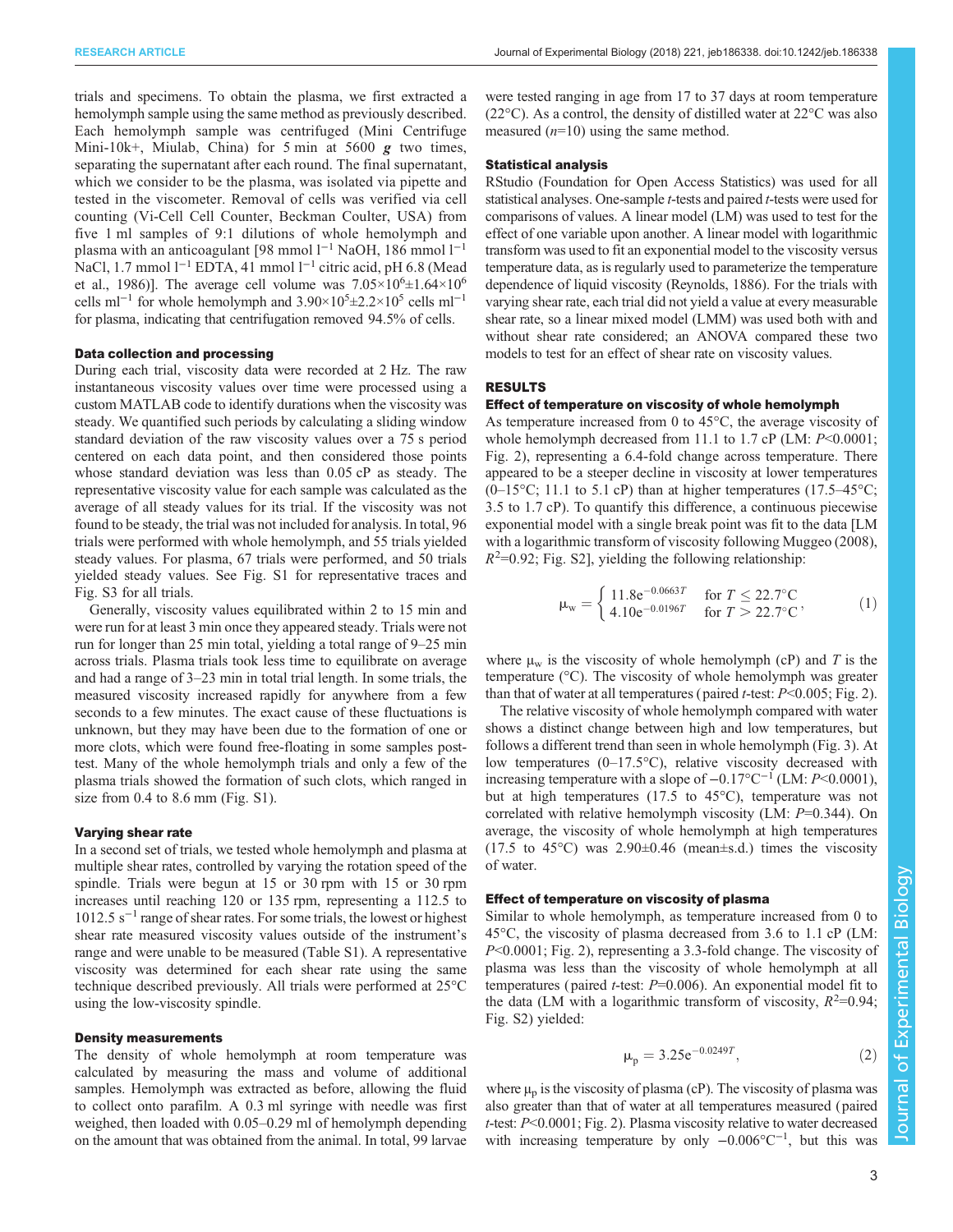<span id="page-3-0"></span>

#### Fig. 2. Temperature dependence of viscosity for whole hemolymph and plasma of Manduca sexta larvae. Known values of water (from [Kestin et al., 1978\)](#page-6-0) are shown for comparison. Filled points represent the mean value for each temperature, with the individual trials shown as non-filled points. Error bars represent standard deviation of the mean. The quantitative fits for each trend are provided in Eqns 1 and 2.

significant (Fig. 3, LM:  $P \le 0.001$ ). On average, plasma was  $1.92 \pm$ 0.18 (mean±s.d.) times the viscosity of water at all temperatures.

# Effect of shear rate on viscosity

For both whole hemolymph and plasma, as shear rate increased, viscosity decreased (LMM with ANOVA:  $P<0.0001$  for both; Fig. 4). The average change in viscosity over shear rate was  $-1.9\times10^{-3}$  cP s for whole hemolymph and  $-7.6\times10^{-4}$  cP s for plasma.

#### Density of whole hemolymph

The density of whole hemolymph at 22 $\degree$ C was 1.02 $\pm$ 0.03 g ml<sup>-1</sup>, which was significantly greater than the density of water at that



Fig. 3. Viscosity relative to water versus temperature for both whole hemolymph and plasma in Manduca sexta larvae. Filled points represent the mean value for each temperature, with the individual trials shown as unfilled points. Error bars represent standard deviation of the mean. Relative viscosity of plasma appears to remain consistent with temperature, as does relative viscosity of whole hemolymph temperatures higher than 17.5°C. At low temperatures (<17.5°C), relative viscosity of whole hemolymph increases with decreasing temperature.

temperature  $[0.9977705 \text{ g ml}^{-1}$  ([Kell, 1975\)](#page-6-0); one-sample *t*-test:  $P<0.0001$ ]. Density increased with age (LM:  $P=0.022$ ) and mass  $(LM: P=0.003)$  of the animal ([Fig. S4](http://jeb.biologists.org/lookup/doi/10.1242/jeb.186338.supplemental)).

# Validation of methods

Viscosity values for water trials for each temperature were within 2.46±1.74% of literature values ([Kestin et al., 1978\)](#page-6-0), which was not a significant difference (paired *t*-test:  $P=0.2$ ). As expected, viscosity of water did not vary with shear rate. Density values of distilled water yielded an average density of 0.995±0.016 g ml<sup>-1</sup>, which was not significantly different from the literature value at 22°C [0.9977705 g ml<sup>-1</sup> [\(Kell, 1975](#page-6-0)); one-sample *t*-test: *P*=0.59].



Fig. 4. Viscosity versus shear rate for whole hemolymph and plasma of Manduca sexta larvae. Water, shown for comparison, does not vary with shear rate. Each connected set of points represents a single trial of a single sample, in which shear rate was changed incrementally over time. For some trials, the lowest or highest shear rate measured viscosity values outside of the instrument's range and were unable to be measured ([Table S1\)](http://jeb.biologists.org/lookup/doi/10.1242/jeb.186338.supplemental).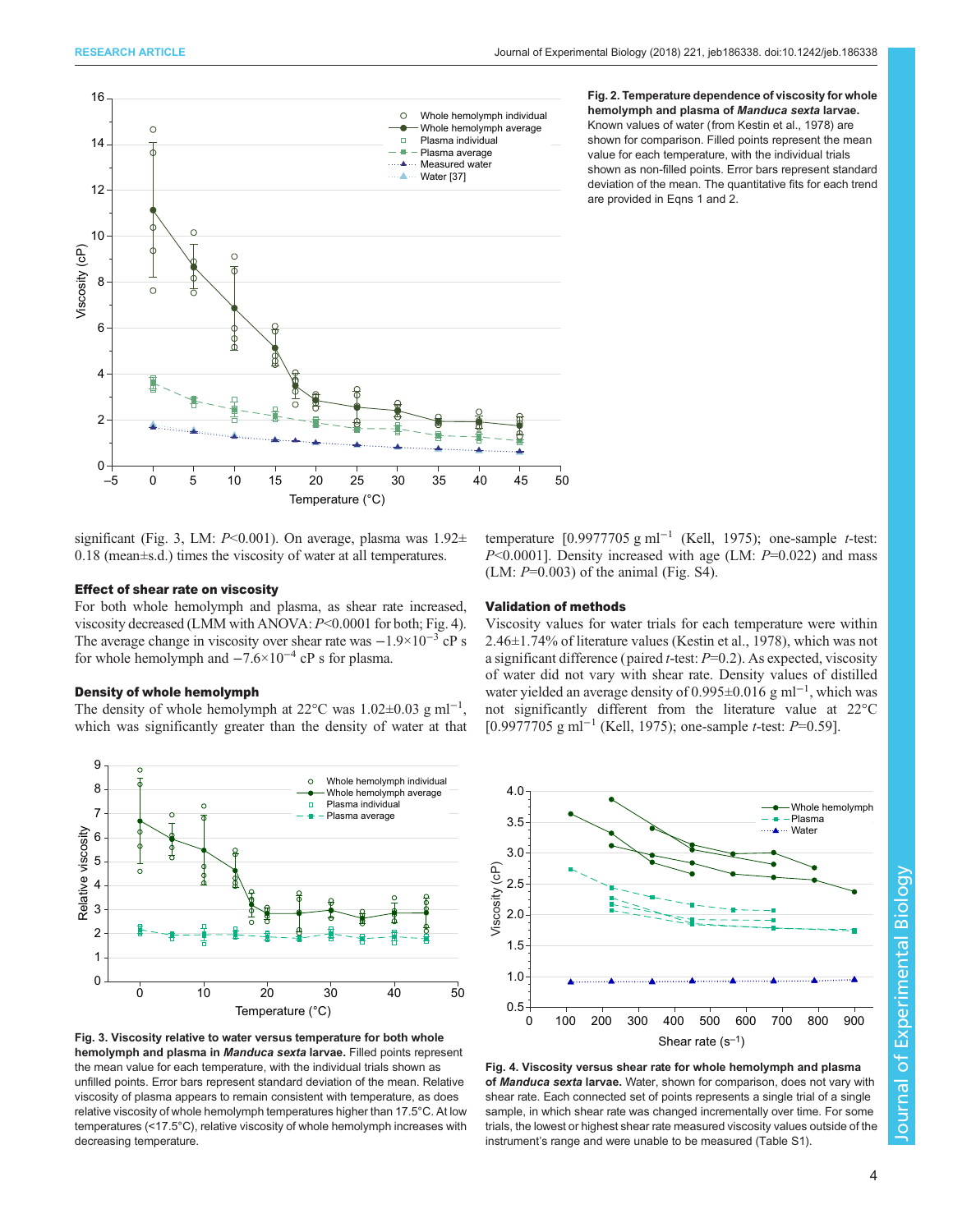#### **DISCUSSION**

In this study, we show that the viscosity of whole hemolymph and plasma of M. sexta larvae decreases as temperature increases. This general trend has also been observed in the blood of many other species across taxonomic groups, including mammals [humans [\(Eckmann et al., 2000; Guard and Murrish, 1975\)](#page-6-0), penguins [\(Clarke](#page-5-0) [and Nicol, 1993;](#page-5-0) [Guard and Murrish, 1975\)](#page-6-0), seals [\(Guard and](#page-6-0) [Murrish, 1975](#page-6-0)), ducks [\(Guard and Murrish, 1975](#page-6-0)), dogs ([Palenske](#page-6-0) [and Saunders, 2002](#page-6-0)), horses ([Palenske and Saunders, 2002](#page-6-0)) and rats [\(Palenske and Saunders, 2002](#page-6-0))], amphibians [toads ([Palenske](#page-6-0) [and Saunders, 2002\)](#page-6-0)] and fish [\(Macdonald and Wells, 1991\)](#page-6-0). Hemolymph viscosity changes more rapidly in response to temperatures lower than 15°C, a behavior that is similarly found in human blood ([Eckmann et al., 2000; Snyder, 1971\)](#page-6-0), which contains far more cells. This low-temperature effect did not occur in plasma, suggesting that the presence of cells or other large particulates are responsible for this behavior. In human blood, decreasing temperature increases the aggregation of red blood cells [\(Neumann et al., 1987\)](#page-6-0), which increases blood viscosity [\(Chien](#page-5-0) [et al., 1967\)](#page-5-0). Similarly, the deformability of red blood cells decreases with lower temperature [\(Eckmann et al., 2000](#page-6-0); [Neumann](#page-6-0) [et al., 1987](#page-6-0)), which also increases blood viscosity [\(Eckmann et al.,](#page-6-0) [2000](#page-6-0); [Neumann et al., 1987](#page-6-0); [Woodcock, 1976](#page-6-0)). Changes in cell deformability with temperature occur in other animal cell types as well ([Lichtman and Kearney, 1970](#page-6-0); [Petersen et al., 1982\)](#page-6-0), suggesting that this mechanical behavior is a characteristic of the cell's lipid bilayer membrane. Insect hemocytes may respond similarly to decreases in temperature, potentially explaining the steep incline in viscosity at low temperatures observed in the hemolymph of M. sexta larvae.

The whole hemolymph viscosity values found here, irrespective of temperature, are similar in magnitude to values reported in other animals [\(Clarke and Nicol, 1993; Dunlap, 2006](#page-5-0); [Guard and](#page-6-0) [Murrish, 1975; Macdonald and Wells, 1991; Palenske and](#page-6-0) [Saunders, 2002; Wells et al., 1991\)](#page-6-0). In most cases, direct comparisons cannot be made, because measurements have been conducted at different shear rates and temperature. When compared with the few viscosity measurements that have been made at the same shear rate  $(450 \text{ s}^{-1})$  and temperature  $(30^{\circ} \text{C})$ , the insect hemolymph viscosity (range=2.1–2.7 cP) is found to be close to that of both crocodiles (average=2.89 cP; [Wells et al., 1991](#page-6-0)) and the western fence lizard (range=2.7–5.9 cP, with higher values at greater hematocrit; [Dunlap, 2006\)](#page-5-0). The differences are likely due to the percentage of cell mass within the blood, which is directly correlated with blood viscosity across species ([Snyder, 1971](#page-6-0); [Woodcock, 1976\)](#page-6-0). The hematocrit percent of insect hemolymph is <5% ([Clark and Jones, 1980\)](#page-5-0), which is considerably less than the 18.7–50.8% measured in crocodiles and the western fence lizard [\(Dunlap, 2006](#page-5-0); [Wells et al., 1991](#page-6-0)). The removal of cell mass from blood to obtain plasma yields a lower viscosity in many organisms [\(Windberger et al., 2003](#page-6-0)), as is also seen here with insect whole hemolymph compared with plasma.

Viscosity of both whole hemolymph and plasma of M. sexta larvae was also found to be significantly affected by shear rate, showing a decrease in viscosity with increasing shear rate. This behavior indicates that hemolymph acts as a shear-thinning, non-Newtonian fluid, similar to the whole blood of all species in which shear rate has been tested [ penguins, chickens, horses, pigs, dogs, cats, rats, cattle, sheep, rabbits, mice and humans [\(Clarke and Nicol,](#page-5-0) [1993](#page-5-0); [Eckmann et al., 2000; Windberger et al., 2003\)](#page-6-0)]. Human plasma has historically been considered Newtonian ([Gertz and](#page-6-0) [Kyle, 1995](#page-6-0)), but recent evidence suggests it is non-Newtonian

[\(Brust et al., 2013](#page-5-0)), a result that we also found with insect hemolymph plasma. In many animals, blood viscosity is shear-rate dependent only at low shear rates  $( $45 \text{ s}^{-1}$ )$  ([Eckmann et al., 2000](#page-6-0)); at high shear rates (>45 s<sup>-1</sup>), viscosity is nearly independent of shear rate. Unfortunately, owing to experimental limits, we were unable to measure viscosity at a shear rate lower than  $112.5$  s<sup>-1</sup> [\(Table S1](http://jeb.biologists.org/lookup/doi/10.1242/jeb.186338.supplemental)), but we can roughly estimate the shear rates that might be experienced within the insect. The insect circulatory system operates at the microscale with very low Reynolds numbers (ratio of inertial to viscous forces; [Vogel, 1994](#page-6-0)), with the fastest flows likely occurring in the heart; thus, highest shear rates should be found here. Few exact values are known, but taking the grasshopper heart as an example, the maximum shear rate can be estimated. Assuming a maximum velocity of 9.5 mm s<sup> $-1$ </sup> with a 0.5 mm diameter of the heart [\(Lee and Socha, 2009\)](#page-6-0), shear rate can be calculated to be approximately  $152 s^{-1}$  at the inner surface of the dorsal vessel. This estimation assumes Poiseuille flow, in which the shear rate of a fluid flowing in a pipe is equivalent to eight times the ratio of the linear fluid velocity to the diameter of the pipe ([Vogel, 1994\)](#page-6-0). Although no detailed velocity profiles of flow in the heart are available to test for Poiseuille flow, this assumption likely represents a lower bound on shear rate (compared with other possibilities such as plug flow). In addition, the pumping in both the dorsal vessel and the accessory pulsatile organs involves time-varying velocities ([Lee](#page-6-0) [and Socha, 2009](#page-6-0)), which must result in varying and potentially higher shear rates. This analysis suggests that viscosity of hemolymph, as a non-Newtonian fluid, should change throughout the stroke cycle as well.

Changes in viscosity of hemolymph, owing to either temperature or shear rate, may influence any aspect of physiology that depends on circulation. The viscosity of a fluid is a measure of its resistance to deforming motion; essentially, how fast a fluid changes shape. In order to produce a faster shape change or fluid movement, more force must be applied to the fluid, which requires more mechanical work and, thus, the investment of metabolic energy. Similarly, the more viscous the fluid, the more energy is needed to simply maintain the same speed of deformation. If energy investment remains constant, then flow rates must change with temperature. Volume flow rate is inversely proportional to the viscosity of the fluid, assuming laminar flow through a rigid pipe with no entrance or branch point nearby ([Vogel, 1993\)](#page-6-0). Our results show a 6.4-fold increase in hemolymph viscosity as temperature decreases from 45 to 0°C, which would indicate, all else being equal, a 6.4-fold decrease in volume flow rate of hemolymph within the insect. This decreased flow of hemolymph throughout the insect could retard the circulation of nutrients, removal of metabolic waste, and other necessary functions of the circulatory system. Changes in viscosity might also induce changes in flow patterns as Reynolds number changes, meaning that flow of hemolymph through the smallest structures such as antennae, legs and various internal organs, including the dorsal vessel and auxiliary pumps, could become particularly limited. In humans, for example, many of the dangerous symptoms of hyperviscosity (increased viscosity) of the blood are due to decreased flow in the smallest capillaries, which experience the smallest Reynolds numbers. This can lead to pre-mortem lividity owing to the inability of deoxygenated hemoglobin to flow away from the skin [\(Gertz and Kyle, 1995](#page-6-0)), decreased cognitive function owing to lowered cerebral blood flow ([McMullin et al., 2005\)](#page-6-0), as well as eyesight impairment owing to decreased retinal blood flow [\(Gertz and Kyle, 1995\)](#page-6-0). However, in contrast to vertebrate species, insects largely decouple gas exchange from circulation: most transport of oxygen occurs within the tracheal system, not the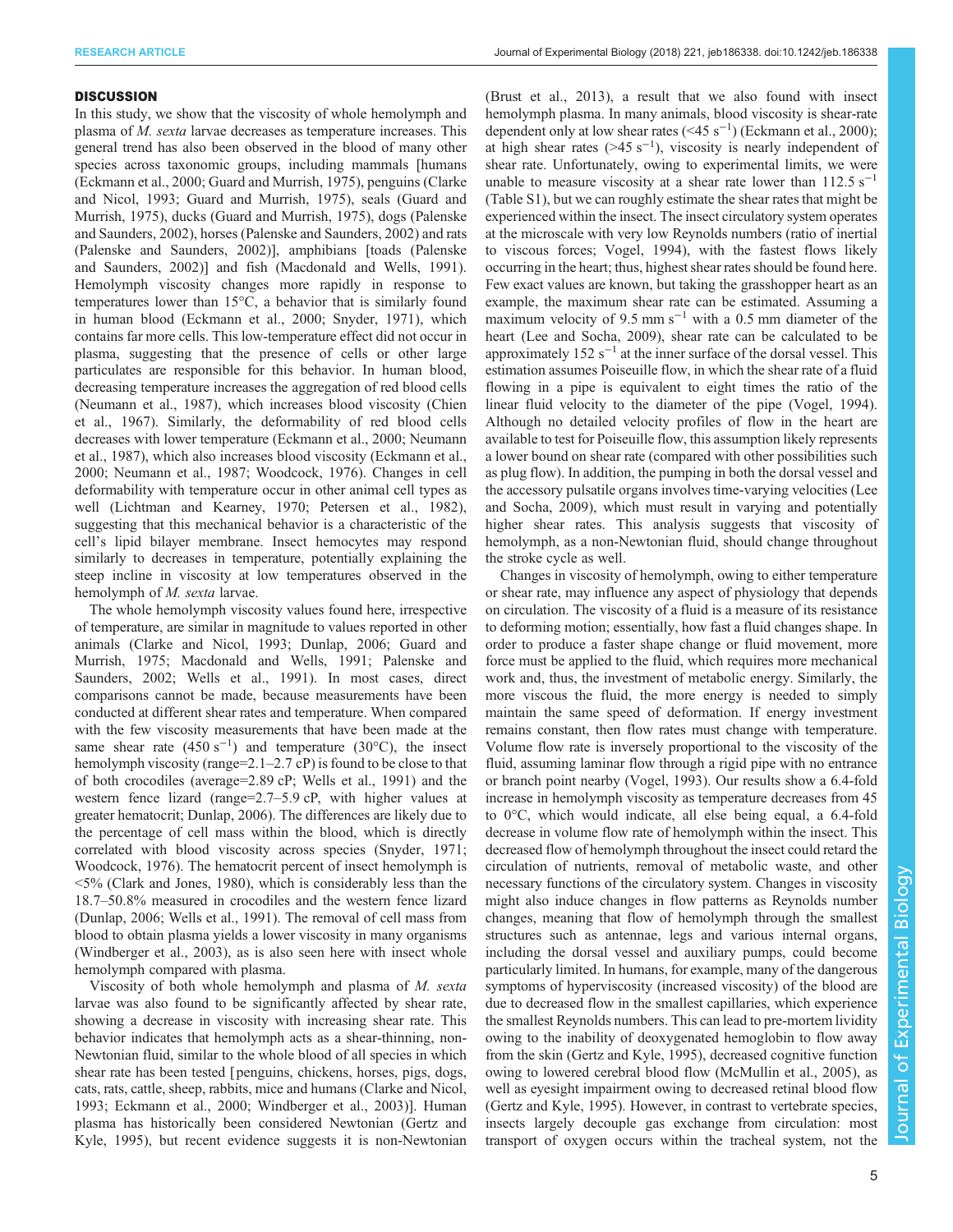<span id="page-5-0"></span>hemolymph. Thus, hyperviscosity of hemolymph in insects should produce a smaller or negligible negative effect on the animal's metabolic rate and ability to function than it would in animals with coupled respiratory and circulatory systems. Regardless of these potential effects, the physics of flow dictate that at low temperatures, insects must compensate physiologically to maintain the same circulatory flow; if not, they must experience altered flows of hemolymph throughout the hemocoel.

In our experiments, hemolymph was extracted at room temperature before its temperature was altered for viscosity measurements, so we did not subject the insects themselves to changing temperatures. Many insects have evolved a variety of mechanisms to respond to and survive temperature extremes and variability that directly affect the hemolymph composition. Upregulation of heat shock proteins facilitates correct protein folding and degradation of non-functional proteins, which could be inhibited owing to heat exposure ([Sørensen et al., 2003\)](#page-6-0). Expression of heat shock proteins has been observed in several insect species including Cataglyphis ants ([Gehring and Wehner, 1995\)](#page-6-0) and adult Drosophila flies (Dahlgaard et al., 1998). In response to cold, insects have generally adopted three main strategies: (1) keep bodily fluids below their normal melting point (freeze avoidance), (2) survive ice formation (freeze tolerance) or (3) depress the melting point of their bodily fluids (cryoprotective dehydration) ([Sinclair](#page-6-0) [et al., 2003](#page-6-0)). Freeze avoidance can involve increased glycerol production, purging of water and synthesis of antifreeze proteins to lower crystallization temperatures [\(Holmstrup et al., 2002](#page-6-0); [Zachariassen, 1985](#page-6-0)). Freeze tolerance involves specific methods to avoid ice formation within cells. It is possible that such physiological responses may affect hemolymph composition and, subsequently, viscosity. In fact, when allowed to acclimate to different temperatures, American bullfrogs do not exhibit changes in blood viscosity with changing temperature ([Palenske and](#page-6-0) [Saunders, 2003\)](#page-6-0). The possibility of such effects in insects suggests a direction for future exploration.

As a first study of viscosity in insect hemolymph, we chose to focus on one species and developmental stage. Insects vary not only in size and morphology across species, but they can also vary considerably within species owing to life cycle stage, environmental factors and availability of resources. Variation in hemolymph viscosity across species and developmental stages may arise because of differences in water content, cell properties and plasma protein concentrations, suggesting a large number of new research questions related to viscosity. For instance, how does hemolymph viscosity vary in pupae or adults? Has the response of hemolymph viscosity to temperature been influenced by evolutionary pressures? Do insects that experience near-constant temperatures have a different hemolymph viscosity response to temperature than those that experience more varying temperatures? Hemocyte numbers in *M. sexta* change daily throughout the larval stage (Beetz et al., 2008) as the larvae prepare for pupation, which suggests that hemolymph viscosity may change through development as well. Fifth-instar M. sexta larvae were used in this study for consistency and because of their large volume of hemolymph, which was required for our methods. Measuring the hemolymph viscosity in many other insect species and developmental stages, particularly those with smaller body size and/or hemolymph content, will require different methods. One promising candidate is magnetic rotational spectroscopy, which can measure viscosity in a much smaller volume of liquid [\(Tokarev et al., 2013](#page-6-0)); however, this method has not yet been applied successfully to hemolymph.

These findings provide the first quantification of insect hemolymph viscosity and density, as well as measuring the response of viscosity to changes in temperature and shear rate. Understanding these values and relationships helps to reveal potentially important factors for the role of hemolymph in insect physiology.

#### Acknowledgements

We acknowledge the assistance of Christie Crandall, Katie Johnston, Brittany Horton, Patrick Rogers and Amanda Barnes. In particular, we would like to thank Binh Nguyen at the University of Washington for supplying hornworm larvae for testing. Also, the Laboratory for Interdisciplinary Statistical Analysis (LISA) at Virginia Tech was crucial for completion of the statistical analyses. We thank Dr Mark Stremler and two anonymous reviewers for comments on the manuscript, and Dr Rafaella De Vita, Dr Konstantin Kornev and Pavel Aprelev for discussion.

#### Competing interests

The authors declare no competing or financial interests.

#### Author contributions

Conceptualization: M.N.G., E.G., J.J.S.; Methodology: M.C.K., M.N.G., E.G., J.J.S.; Software: M.C.K., M.N.G.; Validation: M.C.K., J.J.S.; Formal analysis: M.C.K., M.N.G.; Investigation: M.C.K., M.N.G., E.G., J.J.S.; Resources: J.J.S.; Data curation: M.C.K.; Writing - original draft: M.C.K., J.J.S.; Writing - review & editing: M.C.K., M.N.G., E.G., J.J.S.; Visualization: M.C.K., J.J.S.; Supervision: M.C.K., J.J.S.; Project administration: M.C.K., J.J.S.; Funding acquisition: J.J.S.

#### Funding

This study was funded by the National Science Foundation (1558052, 0938047 and 1301037).

#### Data availability

Data from this study are available at [https://github.com/TheSochaLab/How](https://github.com/TheSochaLab/How-temperature-affects-the-viscosity-of-hornworm-hemolymph)[temperature-affects-the-viscosity-of-hornworm-hemolymph](https://github.com/TheSochaLab/How-temperature-affects-the-viscosity-of-hornworm-hemolymph)

#### Supplementary information

Supplementary information available online at <http://jeb.biologists.org/lookup/doi/10.1242/jeb.186338.supplemental>

#### References

- Amin, T. M. and Sirs, J. A. [\(1985\). The blood rheology of man and various animal](http://dx.doi.org/10.1113/expphysiol.1985.sp002895) species. [Exp. Physiol.](http://dx.doi.org/10.1113/expphysiol.1985.sp002895) 70, 37-49.
- [Beetz, S., Holthusen, T. K., Koolman, J. and Trenczek, T.](http://dx.doi.org/10.1002/arch.20221) (2008). Correlation of [hemocyte counts with different developmental parameters during the last larval](http://dx.doi.org/10.1002/arch.20221) [instar of the tobacco hornworm,](http://dx.doi.org/10.1002/arch.20221) Manduca sexta. Arch. Insect Biochem. Physiol. 67[, 63-75.](http://dx.doi.org/10.1002/arch.20221)
- Brill, R. and Jones, D. (1994). The influence of hematocrit, temperature and shear rate on the viscosity of blood from a high-energy-demand teleost, the yellowfin tuna Thunnus albacares. J. Exp. Biol. 189, 199-212.
- [Brust, M., Schaefer, C., Doerr, R., Pan, L., Garcia, M., Arratia, P. E. and](http://dx.doi.org/10.1103/PhysRevLett.110.078305) Wagner, C. [\(2013\). Rheology of human blood plasma: viscoelastic versus](http://dx.doi.org/10.1103/PhysRevLett.110.078305) [Newtonian behavior.](http://dx.doi.org/10.1103/PhysRevLett.110.078305) Phys. Rev. Lett. 110, 078305.
- Casey, T. M. [\(1976\). Activity patterns, body temperature and thermal ecology in two](http://dx.doi.org/10.2307/1936433) [desert caterpillars \(Lepidoptera: Sphingidae\).](http://dx.doi.org/10.2307/1936433) Ecology 57, 485-497.
- Chapman, R., Douglas, A. and Siva-Jothy, M. (2013). The Insects: Structure and Function, 5th edn (ed. S. Simpson and A. Douglas). Cambridge University Press.
- [Chien, S., Usami, S., Dellenback, R. J., Gregersen, M. I., Nanninga, L. B. and](http://dx.doi.org/10.1126/science.157.3790.829) Guest, M. M. [\(1967\). Blood viscosity: influence of erythrocyte aggregation.](http://dx.doi.org/10.1126/science.157.3790.829) Science 157[, 829-831.](http://dx.doi.org/10.1126/science.157.3790.829)
- Clark, M. E. and Jones, J. C. [\(1980\). Hematocrit method for determining total](http://dx.doi.org/10.1093/aesa/73.6.683) [hemocyte counts of larvae of the tobacco budworm,](http://dx.doi.org/10.1093/aesa/73.6.683) Heliothis virescens [\(Lepidoptera: Noctuidae\).](http://dx.doi.org/10.1093/aesa/73.6.683) Ann. Entomol. Soc. Am. 73, 683-685.
- Clarke, J. and Nicol, S. [\(1993\). Blood viscosity of the little penguin,](http://dx.doi.org/10.1086/physzool.66.5.30163820) Eudyptula minor, and the Adélie penguin, Pygoscelis adeliae[: effects of temperature and](http://dx.doi.org/10.1086/physzool.66.5.30163820) shear rate. [Physiol. Zool.](http://dx.doi.org/10.1086/physzool.66.5.30163820) 66, 720-731.
- [Dahlgaard, J., Loeschcke, V., Michalak, P. and Justesen, J.](http://dx.doi.org/10.1046/j.1365-2435.1998.00246.x) (1998). Induced [thermotolerance and associated expression of the heat-shock protein Hsp70 in](http://dx.doi.org/10.1046/j.1365-2435.1998.00246.x) adult [Drosophila melanogaster](http://dx.doi.org/10.1046/j.1365-2435.1998.00246.x). Funct. Ecol. 12, 786-793.
- Dormandy, J. A. [\(1971\). Influence of blood viscosity on blood flow and the effect of](http://dx.doi.org/10.1136/bmj.4.5789.716) [low molecular weight dextran.](http://dx.doi.org/10.1136/bmj.4.5789.716) Br. Med. J. 4, 716-719.
- Dulceata, V. (2014). Thermoregulation-temperature homeostasis. Marathon 6, 150-153.
- Dunlap, K. D. [\(2006\). Ontogeny and scaling of hematocrit and blood](http://dx.doi.org/10.1643/0045-8511(2006)2006[535:OASOHA]2.0.CO;2) [viscosity in western fence lizards,](http://dx.doi.org/10.1643/0045-8511(2006)2006[535:OASOHA]2.0.CO;2) Sceloporus occidentalis. BioOne 2006[, 3535-538.](http://dx.doi.org/10.1643/0045-8511(2006)2006[535:OASOHA]2.0.CO;2)